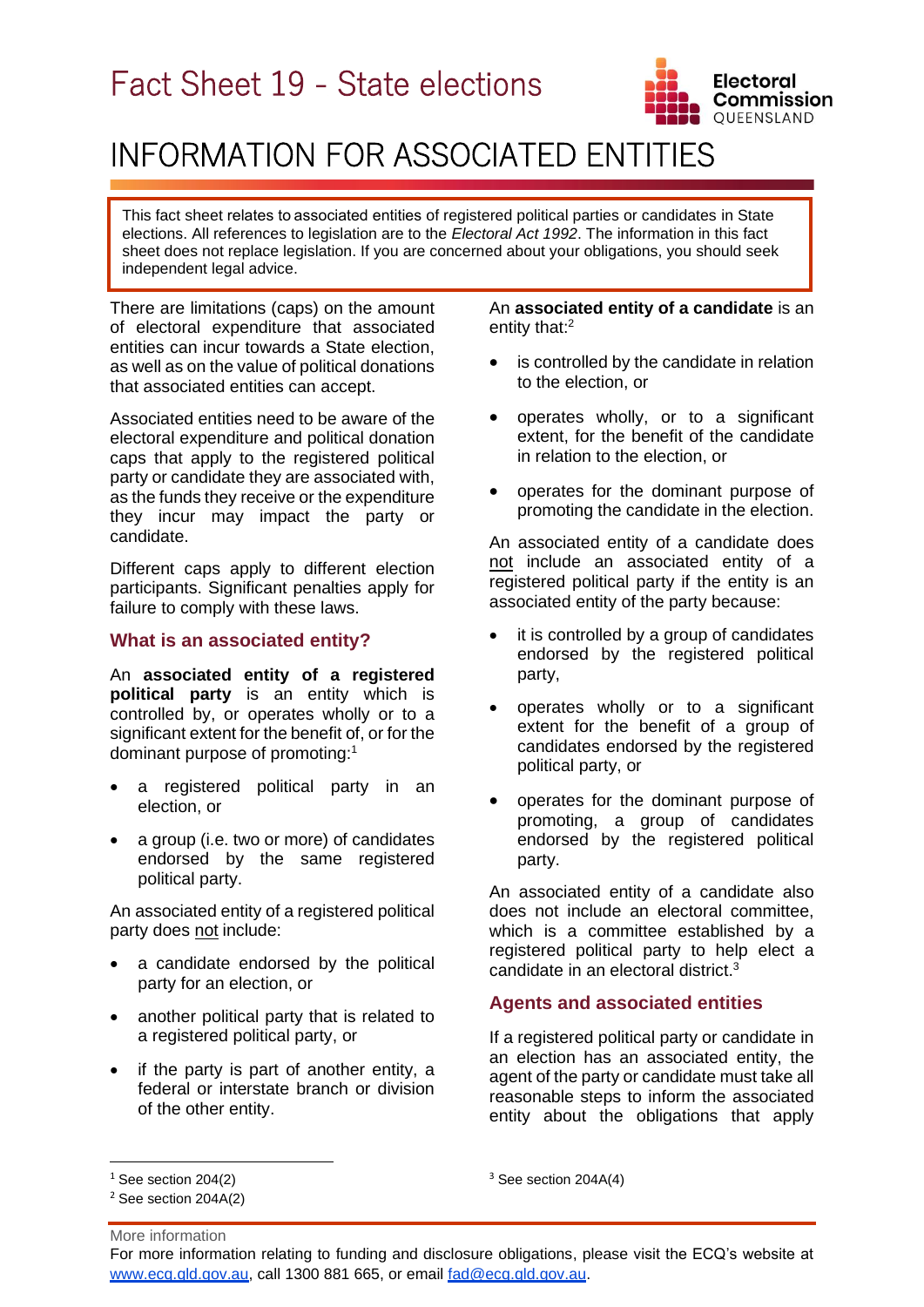regarding donations, expenditure, reporting and disclosure.<sup>4</sup>

The agent must establish and maintain appropriate systems to support the associated entity to comply with its obligations.

### **Associated entities and State campaign bank accounts**

An associated entity must use the registered political party's or candidate's dedicated State campaign bank account.

For more information on State campaign accounts, refer to the relevant fact sheet:

- Fact Sheet 1 State campaign bank [account for registered political parties.](https://www.ecq.qld.gov.au/election-participants/handbooks,-fact-sheets-and-forms)
- Fact Sheet  $2$  State campaign bank [accounts for candidates.](https://www.ecq.qld.gov.au/election-participants/handbooks,-fact-sheets-and-forms)

#### **Electoral expenditure caps**

Electoral expenditure incurred by an associated entity is taken to be incurred by the registered political party or candidate with which it is associated.

An associated entity's electoral expenditure must be paid out of the State campaign account of the party or candidate.

Any electoral expenditure incurred by the associated entity will count towards the party's or candidate's expenditure cap and will be limited under their cap.

Both the associated entity and party or candidate must ensure they do not exceed the expenditure cap collectively.

For more information on expenditure caps refer to the relevant fact sheet:  

- Fact Sheet 10 Expenditure caps for [registered political](https://www.ecq.qld.gov.au/election-participants/handbooks,-fact-sheets-and-forms) parties and  endorsed [candidates.](https://www.ecq.qld.gov.au/election-participants/handbooks,-fact-sheets-and-forms)
- Fact Sheet 11 [Expenditure caps for](https://www.ecq.qld.gov.au/election-participants/handbooks,-fact-sheets-and-forms)  [independent candidates.](https://www.ecq.qld.gov.au/election-participants/handbooks,-fact-sheets-and-forms)

## **Political donations and donation caps**

Political donations received by an associated entity are taken to be received by the registered political party or candidate with which it is associated.

Political donations received by an associated entity must be paid into the State campaign account of the party or candidate within five business days of the donor statement being received.

Political donations received by an associated entity will count towards the party's or candidate's donation cap and will be limited under their cap.

Both the associated entity and party or candidate must ensure they do not exceed the donation cap collectively.

For more information about political donation caps, refer to [Fact Sheet 20.](https://www.ecq.qld.gov.au/election-participants/handbooks,-fact-sheets-and-forms)

#### **Disclosure obligations of associated entities**

For information about an associated entity's disclosure obligations regarding gifts, loans and political donations received, refer to:

- Fact Sheet 5 Disclosure of gifts and [loans by registered political parties.](https://www.ecq.qld.gov.au/election-participants/handbooks,-fact-sheets-and-forms)
- Fact Sheet 6 [Disclosure of gifts and](https://www.ecq.qld.gov.au/election-participants/handbooks,-fact-sheets-and-forms)  loans by [candidates.](https://www.ecq.qld.gov.au/election-participants/handbooks,-fact-sheets-and-forms)

All associated entities must lodge an election summary return to disclose electoral expenditure incurred, even if the return is nil. For information about an associated entity's disclosure obligations regarding electoral expenditure, refer to [Fact Sheet](https://www.ecq.qld.gov.au/election-participants/handbooks,-fact-sheets-and-forms) 9.

All associated entities must also lodge a periodic return if they were associated with a registered political party or candidate at any time during a reporting period.<sup>5</sup>

For information about periodic return requirements, refer to [Fact Sheet 24](https://www.ecq.qld.gov.au/election-participants/handbooks,-fact-sheets-and-forms).

<sup>4</sup> See section 306B(2)

 $5$  See section 294(4)